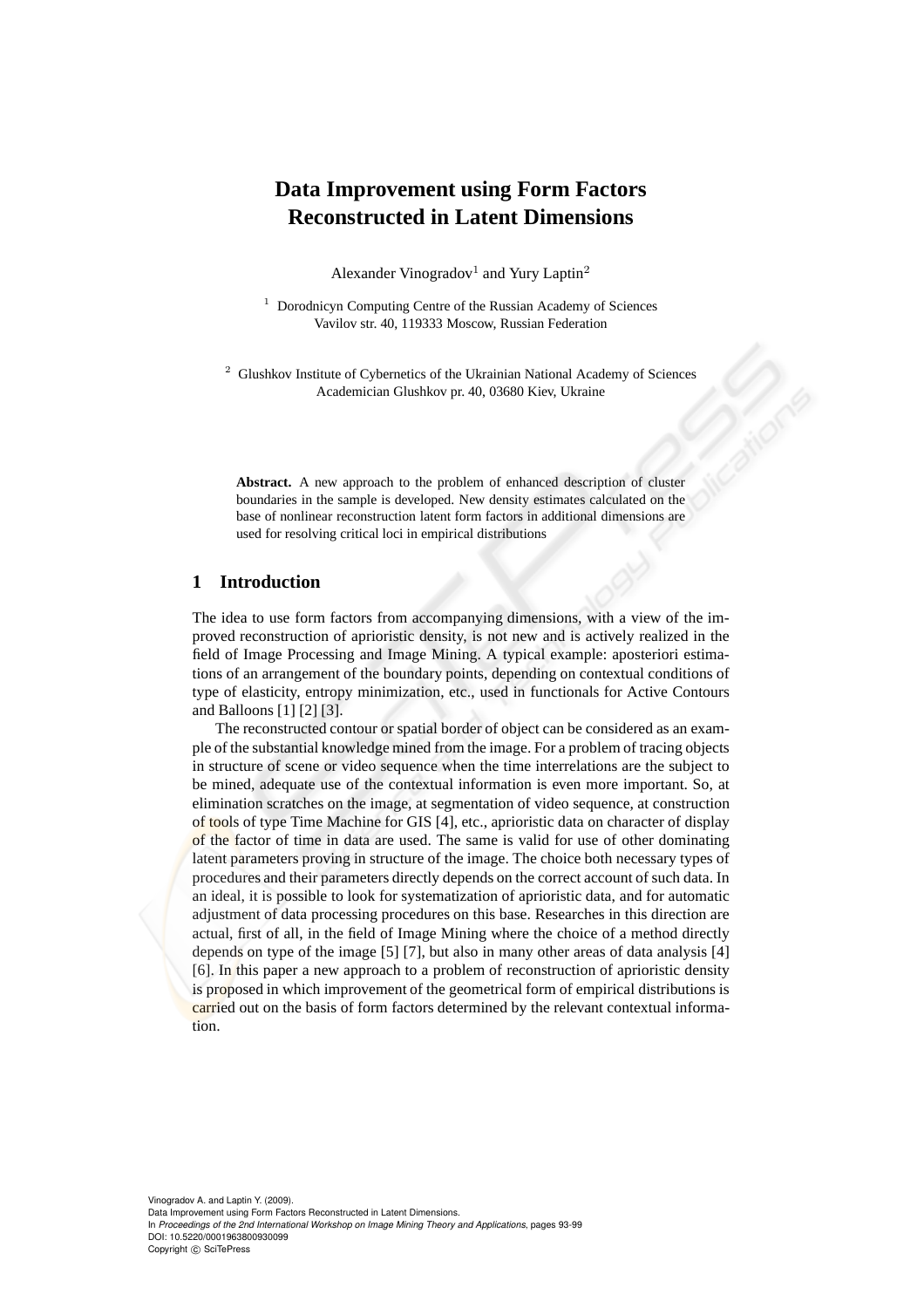#### **2 Latent Dimensions**

Methods of reconstruction and estimation of aprioristic distributions are most demanded in the problems related to research of cluster structures. As a rule, the incorrectness of the problem of separation of clusters arises in view of the fact that attributes in used space set a mediated data representation, and their numerical values in some combined form reflect interrelation of various (stochastic and determined) factors defining individuality of a class and localization of its representatives. From all variety of the statements concerning to a problem of reconstruction of latent parameters, we address to a situation when there is a uniformity of such mediation within the limits of a sample. This assumption yields to investigate opportunities of the resolving critical variations of empirical density on the basis of its reconstruction in latent dimensions. In case of one additional dimension, on this way a problem arises that's inverse to the problem of estimation of integrated density on subspaces of co-dimension 1. For a direct problem there is the fast algorithm based on the use of geometrical properties of clusters of representation [8]. In this work the specified inversion is formulated as a problem of a choice of the optimal discrete  $K$ -layer scaling which corresponds to weakly changing distributions of density in layers and itself satisfies to structural restrictions of type of smoothness.

## **3 Hidden Exact Dependencies and Model of Data**

In case of images the accompanying dimensions are present in initial representation from the very beginning, but, in case of abstract feature spaces  $R<sup>N</sup>$  the comprehensible kind of the latent parameters is not guaranteed in advance, and substantiations of a correctness of their reconstruction in additional coordinate subspace are necessary every time. We shall be limited to a case when ontological assumptions specify an acceptability of such treatment. In what follows, there is proposed a computational scheme where these requirements are consolidated, and a method is developed for aprioristic density estimation for that of involved in a solving rule in the form of projections on actual feature space some natural approximations of the distributions of classes reconstructed in extended space with use of these structural restrictions. It is shown, that thus the various difficulties related to overfitting and to adequate involvement of objects of type outliers can be overcome. More strictly, we shall use the following model of data:

a) For the some n there are the strict analytical dependencies setting domain  $X$  in space  $R^{N+n}$  as admissible for representatives of a class.

b) These dependencies are smooth, and the geometrical form of immersing  $X \subset$  $R^{N+n}$  is simple.

c) Essential share of tangent spaces  $T_x, x \in X$ , contains vectors from initial space  $R^N$  (i.e., in arrangement of sample there are local correlations between the latent and observable dimensions).

d) Stochastic components bring their contribution to the mediated representation at the stage of realization of the class in actual feature space  $R<sup>N</sup>$ .

e) Within the limits of area  $X$  stochastic components vary insignificantly.

94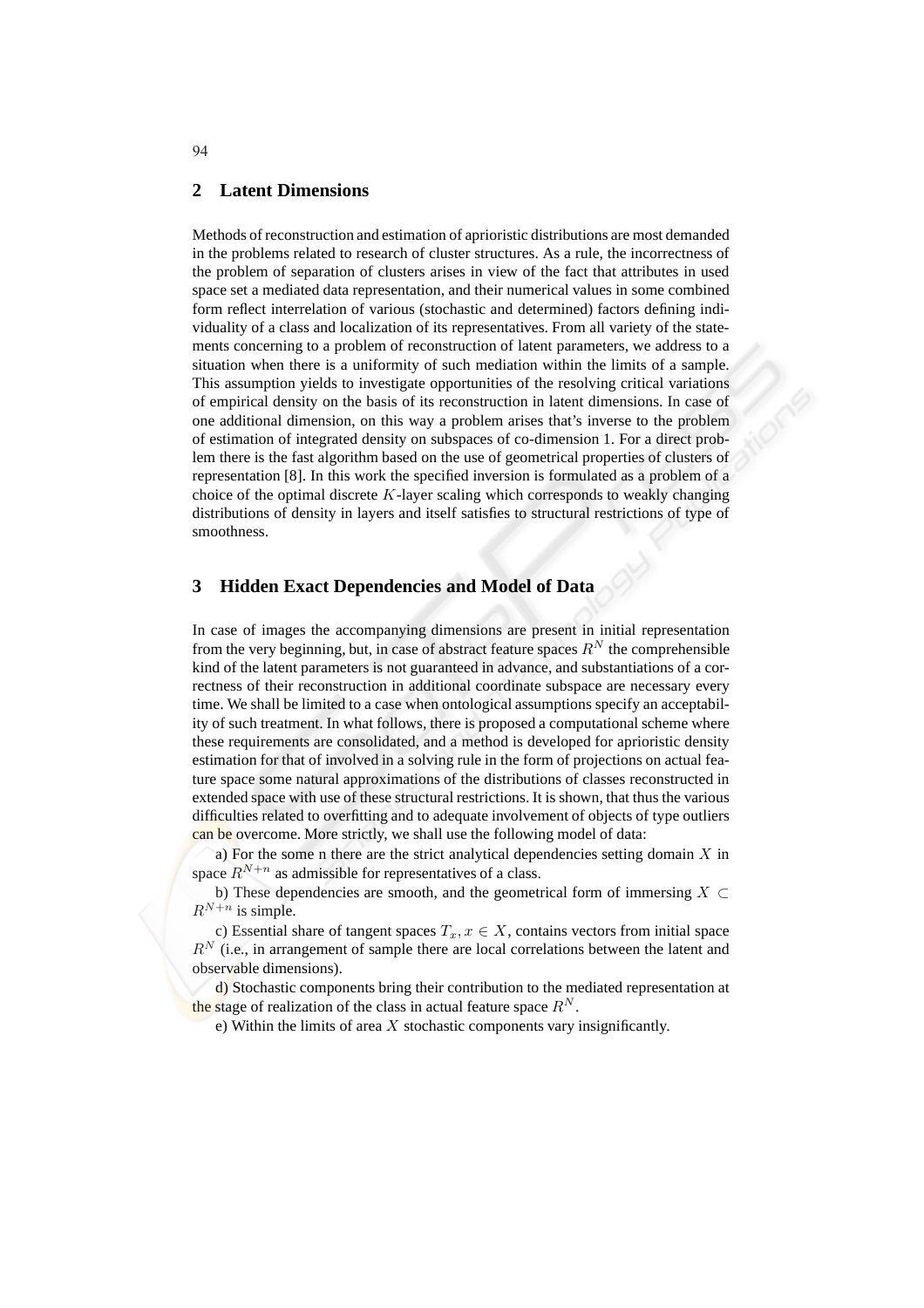Let's explain in more detail the condition of item c). If there is more then one latent parameter, metric parities between them are coordinated with scales of actual representation, and degrees of their dependence on accessible dimensions can be compared among themselves. Hence, every two smooth curves in  $R^{N+n}$  are compatible on degree of visibility in actual space (i.e., on the sum of nonzero local projections on  $R^N$ ), that is, among them there is the best in this sense. We can not know both the value  $n$ and nature of latent parameters, but, if some curve as their combination dominates over others in the specified sense ('main hyper-surface' of the sample, in a considered case it's 'main curve'), then it will be automatically reconstructed on the proposed way.

### **4 Clusters with Longitude**

We shall search at first stages of algorithm for some natural longitude of the cluster, considering variations of empirical density as displays of non-linearity in  $X \subset R^{N+n}$ which determine local relations between latent and actual coordinates.

#### **4.1 Algorithm in Case of One Additional Dimension**

1. Choose model of a layer (for example, unique Gaussian kernel) that describe local features of realization of sample in  $R^N$ , including both geometrical and stochastic components. It is important to provide transformability of the density function  $p<sub>L</sub>$  on a layer in  $R^N$  in a density  $p_{L'}$  of a prototype of this layer L' in  $R^{N+1}$ .

2. Build approximation of the whole empirical distribution in the form of convolution of discrete set of points with the model of a layer (normal mixture with equal weights and fixed kernel is an example). Let  $F_a$  be the functional of the quality of approximation, C is a set of central points of the mixture  $C \otimes L = \sum \frac{1}{K} L(c_k)$ .

3. Build smooth ordering the centers of a mixture. It's the central item of the method. Let  $F_b$  be a functional of quality of approximation of the discrete sequence of the centers  $c_k$  by some smooth curve S in  $R^N$ . Let  $s_k$  be the nearest to centers  $c_k$  points on S. Obligatory condition consists in that smooth should be either the evolution of distances on S between new centers of consecutive layers. These restrictive condition gives an opportunity of representation C in  $R^N$  as a projection of some smooth uniform chain  $C'$  merged in space  $R^{N+1}$ .

4. Build prototype  $S' \subset R^{N+1}$  of the curve  $S \subset R^N$  so that images  $s'_k \in S'$  of consecutive points from S settle down through the same intervals equal to the maximal distance between consecutive centers in C. Corresponding fragments become horizontal in  $R^{N+1}$  (i.e., parallel to  $R^N$  in immersion  $S' \subset R^{N+1}$ ).

5. Fill extended space with models  $L'$  of the layer  $L$  transformed from dimension  $R^N$  to  $R^{N+1}$ . The goal is to construct smooth tube S as an approximation of the prototype distribution in  $R^{N+1}$ . The simplest way is to choose lot of equidistant points and place transformed layers uniformly with corresponding small weights.

6. Projecting S back in  $R^N$ , we receive improved estimation of the empirical density.

It is above presented the simple structure of algorithm which basic elements are available in a ready form in MatLab environment. Furthermore, if back projections on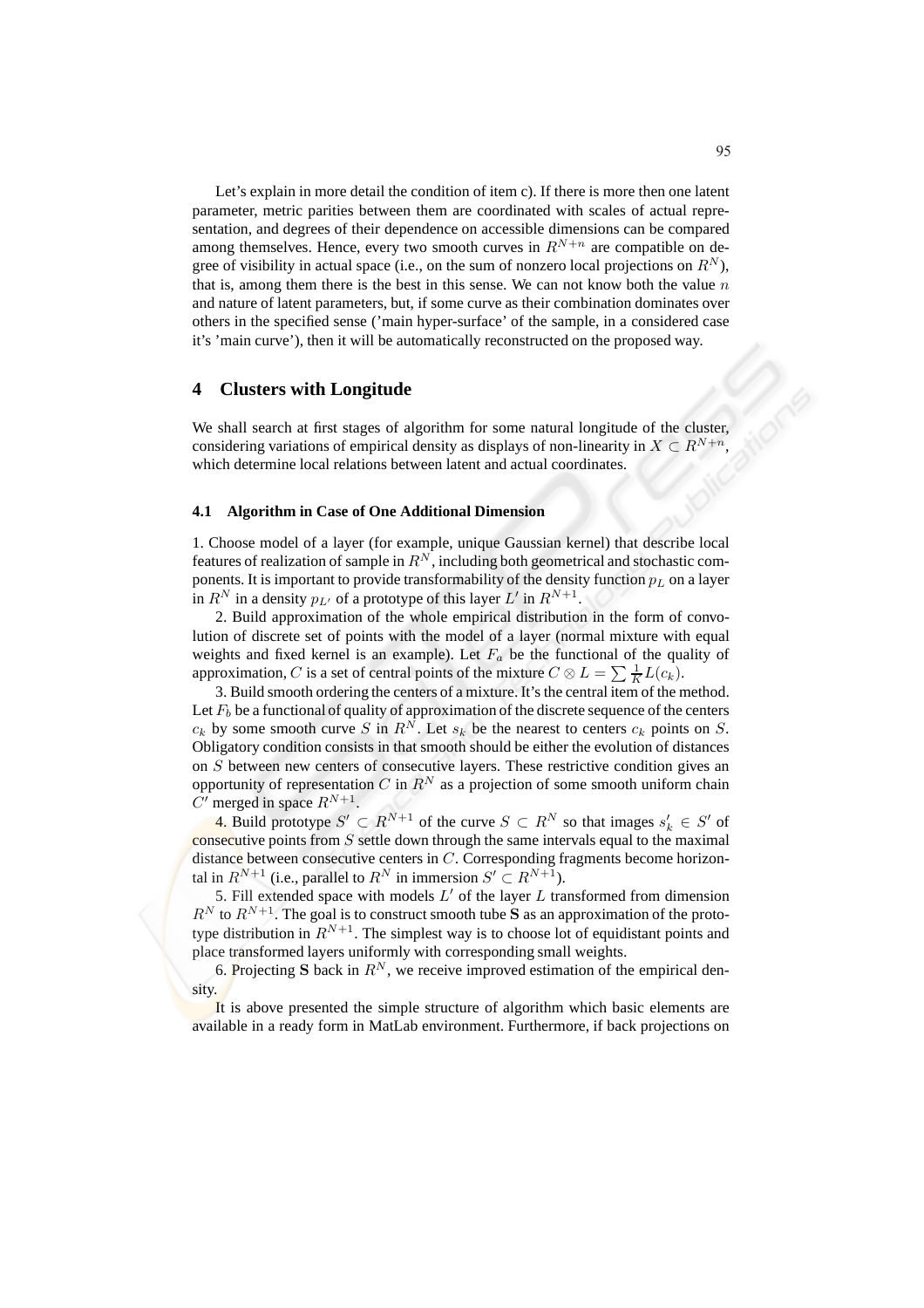$R^N$  all transformed models of layers  $L'$  restore these layers without changes then items 4)-6) correspond simply to convolution of curve  $S$  with model of layer  $L$  of a kind  $S \otimes L = \int p_L dp_S.$ 

We recall once again that in advance it is not known, which latent parameter will get representation in additional dimension, but it will be one of the those better represented in actual space, according to the assumption of item c).

So, on Fig. 1 a modelling example of an arrangement of clusters for two deeply overlapped training classes describing two similar types of plants are represented.

**Fig. 1.** An example of two deeply overlapped classes. Some representatives merged in alien media seem to be outliers.

On Fig. 2 the result of modelling in additional dimension of the dominating latent parameter is shown. At substantial interpretation it is visible, that representation receives the time scale which in this case is presented in the form of seasonal changes of parameters of objects (color of leaves, and so on). Thus it is found out, that the main distinction between classes consists in duration of the green period of vegetation of these two types of plants while in all other respects they do not differ essentially from each other.

On Fig. 3 it is shown, that adequate use of conditions of smoothness can lead to separability of models of clusters reconstructed in extended feature space on the basis of form factors. In particular, certain elements in an initial mix which from the point of view of many criteria would be assigned to the category of outliers, in the extended space take natural positions in own classes and bring therefore positive contribution to the decision making.

### **5 Discussion**

Introduction in structure of algorithm of more complex stages allows to involve the important new opportunities. So, items 2 and 3 are closely interconnected, and for them it is possible to construct joint functional of a kind  $F_{ab} = (F_a, F_b)$ . This junction determines a search of such approximation of cluster by a mix  $\sum \frac{1}{K} L(x_k)$ , in which the configuration of the centers of layers provides their comprehensible ranking along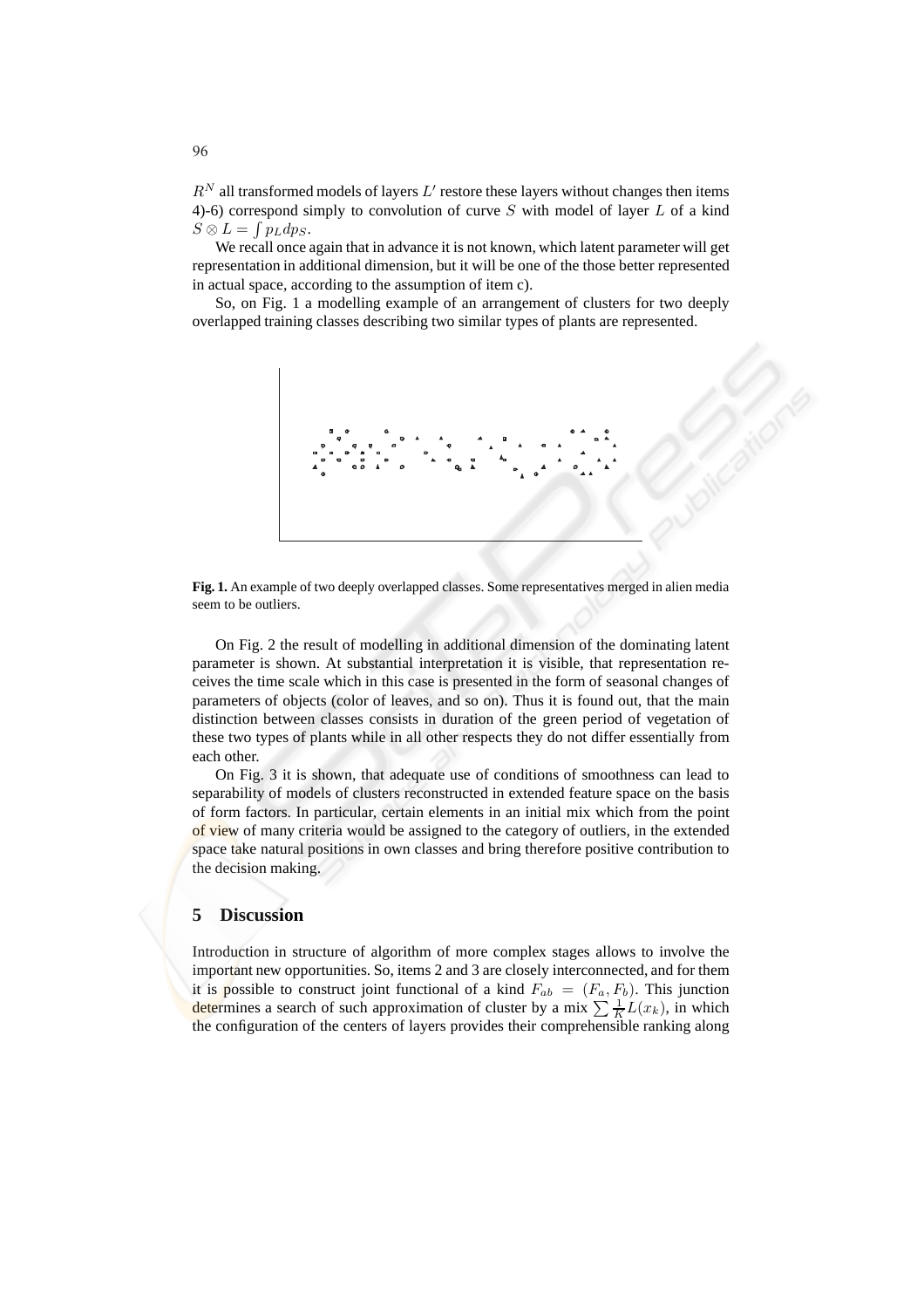

**Fig. 2.** Modelling the dominating latent parameter in additional dimension. It becomes visible that unique essential distinction between two classes of plants consists in duration of the green period of vegetation. Equi-moment surfaces cross the lower plane from top-left to bottom-right.



**Fig. 3.** Use of conditions of smoothness in the extended space. Some candidates to category of outliers are rehabilitated and take natural positions in own classes.

a smooth curve, and either smooth evolution of distances between the adjacent centers. In particular, for the sample originally represented by small symmetric kernels, this problem can be put as a problem of a choice one-dimensional scaling in which the model of a layer (item 1) serves as good approximation for all crossings of own layers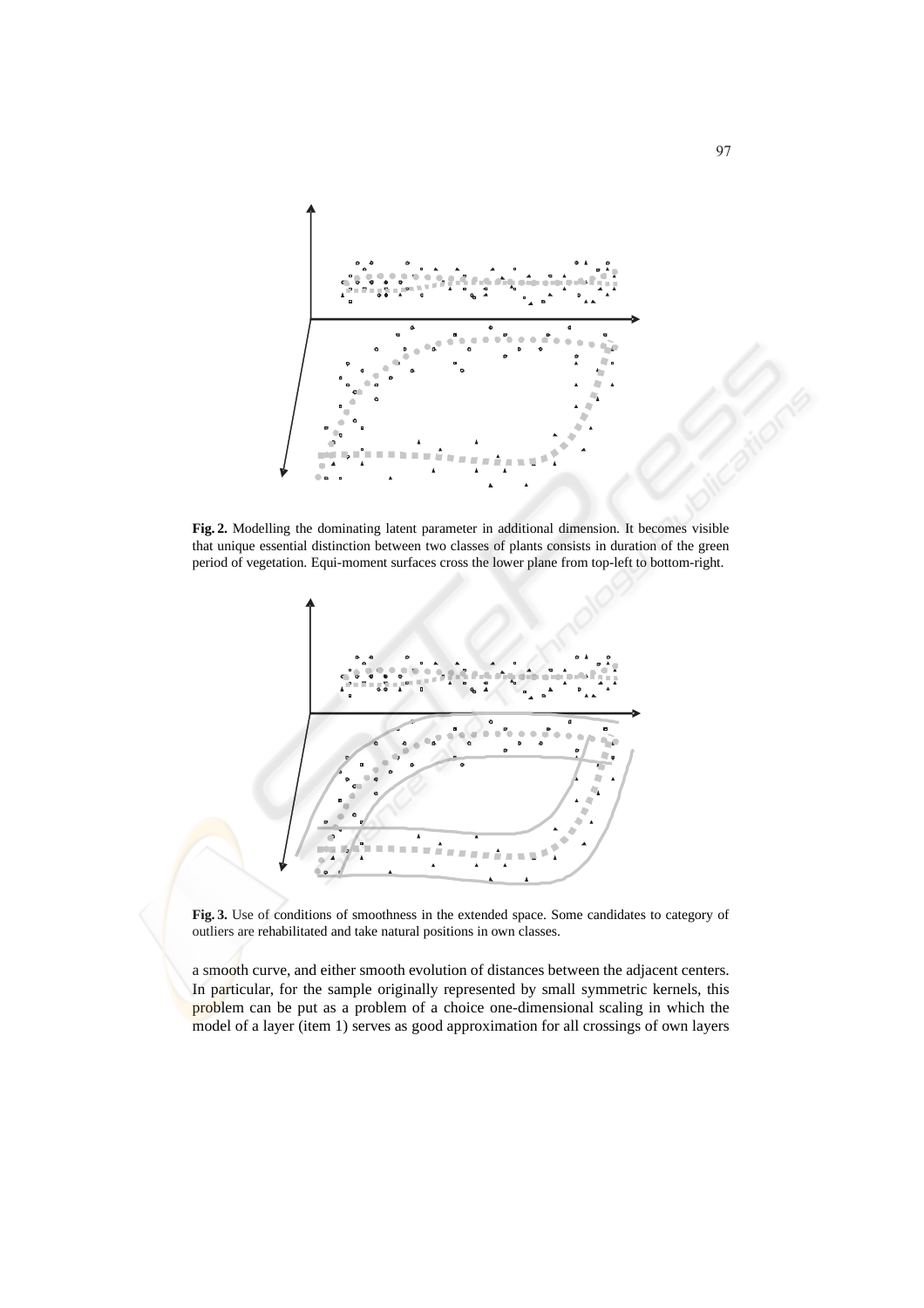of the scaling with initial representation of the cluster. Thus, the constructed scale will define the necessary ordering by itself.

Far more complicated variant assumes association of items 1, 2 and 3, i.e., simultaneous optimization of a choice as well the model of layer.

By introduction of the given complications it would be possible to build better approximations of the sample by ordered mix  $\sum \frac{1}{K} L(x_k)$ , but even for  $F_{ab}$  the optimization space can appear too complex and inaccessible for gradient methods. Inclusion in analysis also a changing layer more aggravates the situation. One of possible ways here can be the direct search and use of parallel calculations. Let  ${C}$  be the set of initial configurations of the centers,  $\{L\}$  be the set of models of a layer. Product of their counters can serve as rough lower estimate for the factor of parallelizing.

Certainly, domination any one of the latent parameters takes place not always and even not often. Suitable approximation of the set of the centers  $C$ , for instance, on a plane in the form of a discrete grid which could serve as a projection of the uniform grid placed on a smooth surface in  $R^{N+2}$ , in alternative cases can be more adequate. But, the latter is considerably more challenging task, and a development of the method at least for plane hardly will be immediate.

Therefore, the most natural niche for the method is its use in big systems for multimodal data analysis, where choice of procedures is coordinated with aprioristic information. Systems of this type accumulate multiple partial decisions, the individual potential of each of which can be limited, but the contribution in aggregated or collective decision can become essential at association with other partial decisions.

#### **Acknowledgements**

This work was done in the framework of Joint project of the National Academy of Sciences of Ukraine and the Russian Foundation for Basic Research No 08-01-90427 'Methods of automatic intellectual data analysis in tasks of recognition objects with complex relations'.

#### **References**

- 1. Laurent D. Cohen: On active contour models and balloons. In: CVGIP: Image Understanding. Volume 53, Issue 2 (1991) 211–218.
- 2. Yang Xiang, Albert C. S., Chung Jian Ye: An active contour model for image segmentation based on elastic interaction. In: Journal of Computational Physics. Volume 219 Issue 1 (2006) 455–476.
- 3. Dimitris N. Metaxas, Ioannis A. Kakadiaris: Elastically Adaptive Deformable Models. In: IEEE Transactions on Pattern Analysis and Machine Intelligence. Volume 24 Issue 10 (2002) 1310–1321.
- 4. Mikael Andersson, Bo Dahlin, Magnus Mossberg: Decision Support Systems for Forest Management. The Forest Time Machine - a multi-purpose forest management decision-support system. In: Computers and Electronics in Agriculture. Volume 49 Issue 1 (2005) 114–128.
- 5. Joachim Gudmundsson, Marc van Kreveld, Giri Narasimhan: Region-restricted clustering for geographic data mining. In: Computational Geometry. Volume 42 Issue 3 (2009) 231–240.